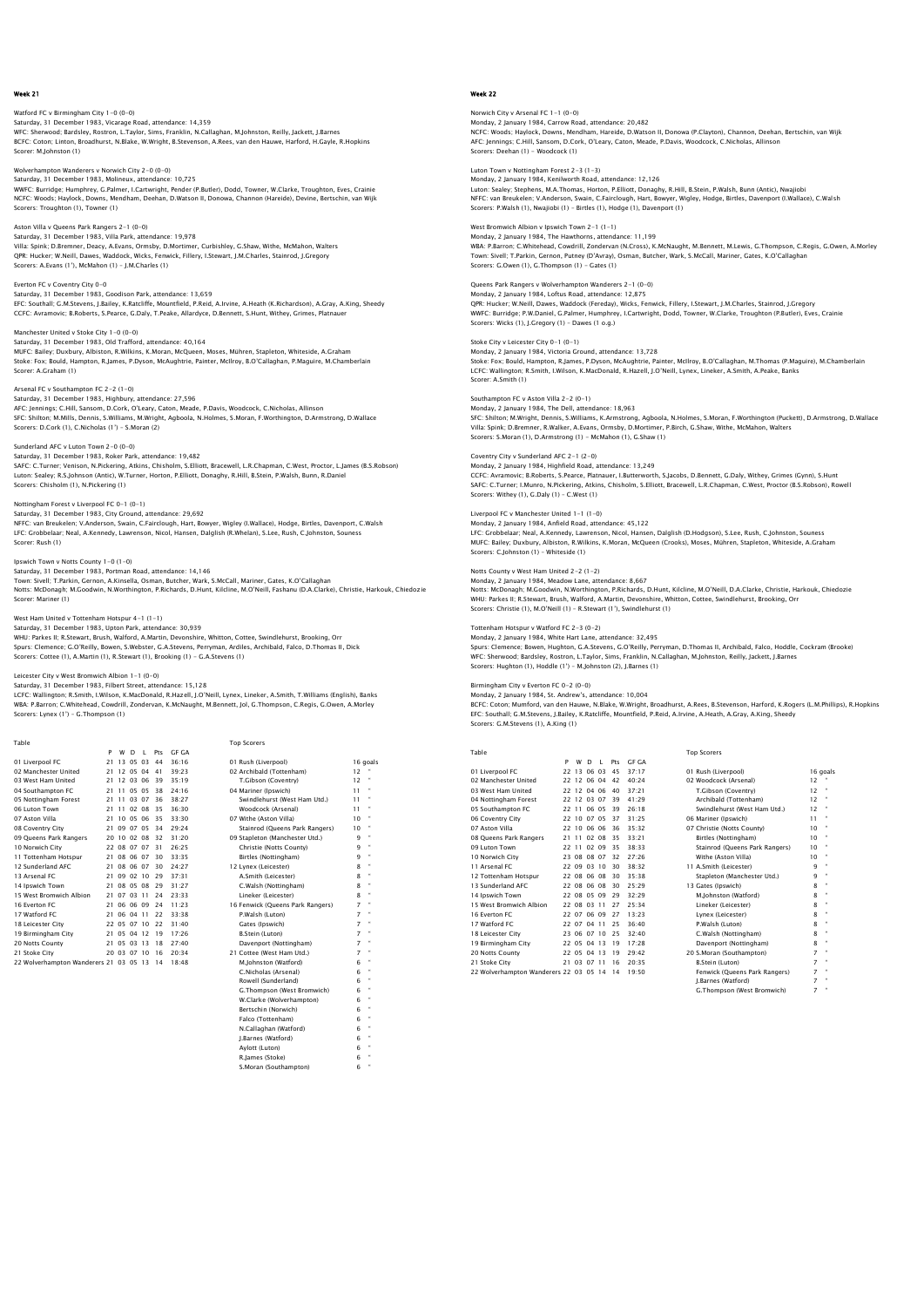Queens Park Rangers v Manchester United 1–1 (1–0)<br>Friday, 13 January 1984, Loftus Road, attendance: 16,309<br>QPR: Hucker; W.Neill, Dawes, Waddock, Wicks, Fenwick, Fillery, I.Stewart, J.M.Charles, Stainrod, J.Gregory MUFC: Bailey; Duxbury, Moses, R.Wilkins, K.Moran, Hogg, B.Robson, Mühren, Stapleton, Whiteside, A.Graham Scorers: Fenwick (1) - B.Robson (1)

# Stoke City v Everton FC 1-1 (0-0) Saturday, 14 January 1984, Victoria Ground, attendance: 7,935 Stoke: Fox; Bould, Maskery, R.James, P.Dyson, McAughtrie, Painter, McIlroy, P.Heath, P.Maguire, M.Chamberlain EFC: Southall; K.Richardson, J.Bailey, K.Ratcliffe, Mountfield, P.Reid, A.Irvine, A.Heath, Sharp, A.Gray, Sheedy Scorers: P.Heath (1) - A.Heath (1)

Liverpool FC v Wolverhampton Wanderers 0-1 (0-1) Saturday, 14 January 1984, Anfield Road, attendance: 23,325

LFC: Grobbelaar; Neal, A.Kennedy, Lawrenson, Nicol (R.Whelan), Hansen, M.Robinson, S.Lee, Rush, C.Johnston, Souness<br>WWFC: Burridge; Humphrey, G.Palmer, P.W.Daniel, Pender, Dodd, Towner, W.Clarke, Troughton, Mardenborough,

Norwich City v Sunderland AFC 3-0 (3-0) Saturday, 14 January 1984, Carrow Road, attendance: 13,204<br>NCFC: Woods; Haylock, Downs, Mendham, Hareide, D.Watson II, Devine, Channon (P.Clayton), Donowa, Bertschin, van Wijk<br>SAFC: C.Turner; Venison, N.Pickering, Atkins,

Birmingham City v West Ham United 3-0 (1-0) Saturday, 14 January 1984, St. Andrew's, attendance: 10,334<br>BCFC: Coton; B.Stevenson, van den Hauwe, N.Blake, W.Wright, Broadhurst, H.Gayle, Kuhl, Harford, Halsall, R.Hopkins<br>WHU: Parkes II; R.Stewart, Brush, Walford, A.Ma Scorers: R.Hopkins (1), Halsall (1), Harford (1)

#### Notts County v Leicester City 2-5 (2-1)

Saturday, 14 January 1984, Meadow Lane, attendance: 10,607<br>Notts: McDonagh; M.Goodwin (McParland), N.Worthington, P.Richards, D.Hunt, Kilcline, M.O'Neill, McCulloch, Christie, Harkouk, Chiedozie<br>LCFC: Wallington; R.Smith,

West Bromwich Albion v Aston Villa 3–1 (0–0)<br>Saturday, 14 January 1984, The Hawthorns, attendance: 20,399<br>WBA: P.Barron; C.Whitehead, Cowdrill, Luke, K.McNaught, M.Bennett, Zondervan, G.Thompson, C.Regis, G.Owen, A.Morley<br> Scorers: G.Thompson (2), C.Regis (1) - G.Shaw (1)

# Tottenham Hotspur v Ipswich Town 2-0 (2-0)

Saturday, 14 January 1984, White Hart Lane, attendance: 25,832<br>Spurs: Parks; G.A.Stevens, Bowen, G.Roberts, P.Miller, Perryman, Ardiles, Archibald, Falco, Hoddle (Crooks), A.Galvin<br>Town: Sivell; Burley, Gernon, T.Parkin, O Scorers: G.Roberts (1), Falco (1)

Luton Town v Arsenal FC 1–2 (0–1)<br>Saturday, 14 January 1984, Kenilworth Road, attendance: 16,320<br>Luton: Sealey: Stephens, M.A.Thomas, Horton, P.Elliott, Donaghy, G.Parker (Nwajiobi), B.Stein, P.Walsh, Aylott, Bunn AFC: Jennings; Kay, Sansom, Talbot, O'Leary, Caton, Meade, P.Davis, Woodcock, C.Nicholas, Rix Scorers: Kay (1 o.g.) - Sansom (1), Woodcock (1)

## Coventry City v Watford FC 1-2 (1-1)

Saturday, 14 January 1984, Highfield Road, attendance: 13,307 CCFC: Avramovic; B.Roberts, S.Pearce, Gynn, T.Peake, I.Butterworth, D.Bennett, S.Hunt, Platnauer, T.Gibson (G.Daly), M.Adams WFC: Sherwood; Bardsley, Rostron, L.Taylor, Sims, Franklin, N.Callaghan, M.Johnston, Reilly, Jackett, J.Barnes Scorers: T.Peake (1) – Sherwood (1), Reilly (1)

#### Queens Park Rangers v Stoke City 6-0 (3-0) Tuesday, 17 January 1984, Loftus Road, attendance: 9,320

QPR: Hucker; W.Neill, Dawes, Waddock, Wicks, Fenwick, Fillery, I.Stewart, J.M.Charles (Micklewhite), Stainrod, J.Gregory<br>Stoke: Fox; Bould, Maskery, R.James, P.Dyson, MCAughtrie (Hampton), Painter, McIlroy, P.Heath, P.Magu

 Table Top Scorers P W D L Pts GF GA 01 Liverpool FC 23 13 06 04 45 37:18 01 Rush (Liverpool) 16 goals 02 Manchester United 23 12 07 04 43 41:25 02 Woodcock (Arsenal) 13 " 03 West Ham United 23 12 04 07 40 37:24 03 Swindlehurst (West Ham Utd.) 12 " 02 Manchester United 23 12 03 08 49 41:25 02 02 03 08 09 406 42 12 03 08 19 42 12 12 03 08 19 40:22 Archibald (Tottenham) 12 °<br>
04 Queens Park Rangers 23 12 03 08 39 40:22 Archibald (Tottenham) 12 °<br>
06 Southampton Forst 2 05 Nottingham Forest 22 12 03 07 39 41:29 T.Gibson (Coventry) 12 " 06 Southampton FC 22 11 06 05 39 26:18 06 Mariner (Ipswich) 11 " 07 Coventry City 23 10 07 06 37 32:27 Lineker (Leicester) 11 " 08 Aston Villa 23 10 06 07 36 36:35 Stainrod (Queens Park Rangers) 11<br>08 Aston Villa 23 10 06 07 36 36:35 Stainrod (Queens Park Rangers) 11<br>09 Christie (Norts County) 10 09 Luton Town 23 11 02 10 35 39:35 09 Christie (Notts County) 10<br>
10 Notwich City 24 09 08 07 35 30:26 09 Witte (Aston Villa) 10<br>
11 Arsenal FC 23 10 03 10 33 40:33 10:48 Birles (Nottingham) 10<br>
12 Tottenham Hotspur 23 09 10 Norwich City 24 09 08 07 35 30:26 Withe (Aston Villa) 10 " 11 Arsenal FC 23 10 03 10 33 40:33 Birtles (Nottingham) 10 " 12 Tottenham Hotspur 23 09 06 08 33 37:38 12 A.Smith (Leicester) 9 " 13 West Bromwich Albion 23 09 03 11 30 28:35 Stapleton (Manchester Utd.) 9 " 14 Sunderland AFC 23 08 06 09 30 25:32 G.Thompson (West Bromwich)<br>
15 Jesuvich Town 20 30 8 05 10 29 32:31 15 C.Walsh (Nottingham)<br>
16 Watford FC 23 08 04 11 28 38:41 Lynex (Leicester)<br>
17 Leicester City 24 07 07 10 28 37 15 | Ewith Town 15 | 2008 | 2009 | 22:30 | 23:30 | 15 | C.Walsh (Nottingham) | 28:30 | 15 | 2010 | 2010 | 2010<br>16 | Valence | 23:30 | 24:07 | 27:30 | 28:31 | 28:31 | 27:21 | Cates (Ipswich) | 28:31 | 28:21 | 28:22 | 28:2<br>1 20 Notts County 23 05 04 14 19 31:47 Fenwick (Queens Park Rangers) 8 " 21 Stoke City 23 03 08 12 17 21:42 P.Walsh (Luton) 8 " 22 Wolverhampton Wanderers 23 04 05 14 17 20:50 22 J.Barnes (Watford) 7 " Bertschin (Norwich) 7 " S.Moran (Southampton) 7 "

B.Stein (Luton) 7 "<br>Ealco (Tottenham) 7 " **Falco (Tottenham)** 

# Week 24

# Aston Villa v Liverpool FC 1–3 (1–0)<br>Friday, 20 January 1984, Villa Park, attendance: 19,566<br>Villa: Spink; G.Williams, C.Gibson, A.Evans, D.Bremner, D.Mortimer, Curbishley, G.Shaw, Withe, McMahon, Rideou LFC: Grobbelaar; Neal, A.Kennedy, Lawrenson, Nicol, Hansen, M.Robinson, S.Lee, Rush, C.Johnston, Souness Scorers: D.Mortimer (1) – Rush (3)

Watford FC v Stoke City 2-0 (0-0) Saturday, 21 January 1984, Vicarage Road, attendance: 14,076

WFC: Sherwood; Bardsley, Rostron, L.Taylor, Sims, Franklin, N.Callaghan, M.Johnston, Reilly, Jackett, J.Barnes<br>Stoke: Fox; Bould, Hampton, R.James, P.Dyson, B.O'Callaghan, S.Parkin (Painter), McIlroy, P.Maquire, Maskery, M Scorers: Reilly (1), M.Johnston (1)

# Manchester United v Southampton FC 3-2 (2-2)

Saturday, 21 January 1984, Old Trafford, attendance: 40,371<br>MUFC: Bailey; Duxbury, Moses, R.Wilkins, K.Moran, Hogg, B.Robson, Mühren, Stapleton, Whiteside (M.Hughes), A.Graham<br>SFC: Shilton; M.Mills, Dennis, Agboola, K.Arms

# Nottingham Forest v Norwich City 3-0 (3-0)

Saturday, 21 January 1984, City Ground, attendance: 13,993 NFFC: van Breukelen; V.Anderson, Swain, C.Fairclough, Hart, Bowyer, Thijssen, I.Wallace, Birtles (Wigley), Hodge, C.Walsh<br>NCFC: Woods; Haylock, Downs, Mendham, Hareide, P.Clayton, Donowa, Channon, Deehan, Bertschin, van Wi

# Ipswich Town v Birmingham City 1-2 (1-1)

Saturday, 21 January 1984, Portman Road, attendance: 12,900 Town: Cooper; Burley, Gernon, T.Parkin (R.Turner), Osman, Butcher, Wark, S.McCall, D'Avray, Gates, K.O'Callaghan<br>BCFC: Coton; McCarrick, van den Hauwe, N.Blake, W.Wright, Broadhurst, H.Gayle, Kuhl, Harford, Halsall, R.Hopk Scorers: D'Avray (1) – Butcher (1 o.g.), Harford (1)

#### Tottenham Hotspur v Everton FC 1-2 (0-1)

Saturday, 21 January 1984, White Hart Lane, attendance: 18,003<br>Spurs: Parks; G.A.Stevens, Bowen, G.Roberts, P.Miller, Perryman, G.Mabbutt, Archibald, Falco, Hoddle, A.Galvin<br>EFC: Southall; G.M.Stevens, A.Harper, K.Ratcliff Scorers: Archibald (1) - A.Heath (2)

Wolverhampton Wanderers v Luton Town 1–2 (1–1)<br>Saturday, 21 January 1984, Molineux, attendance: 11,594<br>WWFC: Buridge; Humphrey, G.Palmer, P.W.Daniel, Pender, Dodd, Towner, W.Clarke, Troughton, Eves, Crainie<br>Luton: Sealey: Scorers: Pender (1) - G.Parker (1), P.Walsh (1)

Arsenal FC v Notts County 1–1 (1–0)<br>Saturday, 21 January 1984, Highbury, attendance: 20,110<br>AFC: Jennings; Kay, Sansom, Talbot, T.Adams (B.McDermott), Caton, Meade, P.Davis, Woodcock, C.Nicholas, Rix<br>Notts: Leonard; T.Benj Scorers: C.Nicholas (1) – Chiedozie (1)

# Leicester City v Coventry City 1-1 (0-1)

Saturday, 21 January 1984, Filbert Street, attendance: 16,262 LCFC: Wallington; R.Smith, I.Wilson, K.MacDonald, R.Hazell, J.O'Neill, Lynex, Lineker, A.Smith, P.Ramsey, Banks CCFC: Avramovic; B.Roberts, S.Pearce, D.Bennett, T.Peake, I.Butterworth, G.Daly, S.Hunt, Withey, M.Adams, Platnauer Scorers: Lineker (1) - G.Daly (1)

#### West Ham United v West Bromwich Albion 1-0 (0-0) Saturday, 21 January 1984, Upton Park, attendance: 17,213

WHU: Parkes II; R.Stewart, Lampard, Walford, Orr, Brush, D.O.Barnes, Cottee, Swindlehurst, Brooking, Pike<br>WBA: P.Barron; C.Whitehead, Cowdrill, Luke, K.McNaught, A.Robertson, Zondervan, G.Thompson, C.Regis, G.Owen (Jol), A

## Southampton FC v Nottingham Forest 0-1 (0-1)

Monday, 23 January 1984, The Dell, attendance: 17,426

SFC: Shilton; M.Mills, Dennis, Agboola, K.Armstrong, M.Wright, N.Holmes, S.Moran, F.Worthington (Puckett), D.Armstrong, D.Wallace<br>NFFC: van Breukelen; V.Anderson, Swain, C.Fairclough, Hart, Bowyer, Thijssen, I.Wallace, Bir

#### Stoke City v Arsenal FC 1-0 (0-0)

Saturday, 28 January 1984, Victoria Ground, attendance: 12,840<br>Stoke: Fox; Bould, Maskery, R.James, P.Dyson, B.O'Callaghan, Painter, McIlroy (P.Heath), P.Maguire, A.Hudson, M.Chamberlair<br>AFC: Jennings; Kay, Sansom, Talbot,

# Liverpool FC v Watford FC 3-0 (3-0)

Wednesday, 1 February 1984, Anfield Road, attendance: 20,746<br>LFC: Grobbelaar, Neal, A.Kennedy, Lawrenson, Nicol, Hansen, M.Robinson, S.Lee, Rush, C.Johnston, R.Whelan<br>WFC: Sherwood; Bardsley, Rostron, L.Taylor, Sims, Frank

| - - - |  |  |  |
|-------|--|--|--|

| Table                                  |   |        |             |       |     |              | <b>Top Scorers</b>             |                 |              |
|----------------------------------------|---|--------|-------------|-------|-----|--------------|--------------------------------|-----------------|--------------|
|                                        | P | W      | D           |       | Pts | <b>GF GA</b> |                                |                 |              |
| 01 Liverpool FC                        |   |        | 25 15 06 04 |       | 51  | 43.19        | 01 Rush (Liverpool)            |                 | 20 goals     |
| 02 Manchester United                   |   |        | 24 13 07 04 |       | 46  | 44.27        | 02 Woodcock (Arsenal)          | 13              |              |
| 03 Nottingham Forest                   |   |        | 24 14 03 07 |       | 45  | 45:29        | Archibald (Tottenham)          | 13              | $\mathbf{u}$ |
| 04 West Ham United                     |   |        | 24 13 04 07 |       | 43  | 38.24        | 04 Lineker (Leicester)         | 12              | ×            |
| 05 Oueens Park Rangers                 |   |        | 23 12 03 08 |       | 39  | 40.22        | T.Gibson (Coventry)            | 12              | ×            |
| 06 Southampton FC                      |   |        | 24 11 06 07 |       | 39  | 28:22        | Swindlehurst (West Ham Utd.)   | 12              | ×            |
| 07 Luton Town                          |   |        | 24 12 02 10 |       | 38  | 41:36        | 07 Birtles (Nottingham)        | 11              |              |
| 08 Coventry City                       |   |        | 24 10 08 06 |       | 38  | 33:28        | Mariner (Ipswich)              | 11              | ×            |
| 09 Aston Villa                         |   |        | 24 10 06 08 |       | 36  | 37.38        | Stainrod (Oueens Park Rangers) | 11              |              |
| 10 Norwich City                        |   |        | 25 09 08 08 |       | 35  | 30:29        | 10 Stapleton (Manchester Utd.) | 10              | ×            |
| 11 Arsenal FC                          |   |        | 25 10 04 11 |       | 34  | 41:35        | Christie (Notts County)        | 10 <sup>°</sup> |              |
| 12 Tottenham Hotspur                   |   |        | 24 09 06 09 |       | 33  | 38:40        | Withe (Aston Villa)            | 10              | ×            |
| 13 Watford FC                          |   | 25.09. |             | 04 12 | 31  | 40:44        | 13 G.Thompson (West Bromwich)  | 9               | ×            |
| 14 Everton FC                          |   |        | 24 08 07 09 |       | 31  | 16:25        | P.Walsh (Luton)                | q               | ×            |
| 15 Sunderland AFC                      |   |        | 23 08 06 09 |       | 30  | 25:32        | S.Moran (Southampton)          | q               | ×            |
| 16 West Bromwich Albion                |   |        | 24 09 03 12 |       | 30  | 28:36        | M.Johnston (Watford)           | q               | $\mathbf{u}$ |
| 17 Ipswich Town                        |   |        | 24 08 05 11 |       | 29  | 33:33        | A.Smith (Leicester)            | q               | ×            |
| 18 Leicester City                      |   |        | 25 07 08 10 |       | 29  | 38:43        | 18 Lynex (Leicester)           | 8               | $\mathbf{u}$ |
| 19 Birmingham City                     |   |        | 24 07 04 13 |       | 25  | 22.29        | Gates (Ipswich)                | 8               | $\mathbf{u}$ |
| 20 Notts County                        |   |        | 24 05 05 14 |       | 20  | 32:48        | Fenwick (Queens Park Rangers)  | 8               | $\mathbf{u}$ |
| 21 Stoke City                          |   |        | 25 04 08 13 |       | 20  | 22:44        | C.Walsh (Nottingham)           | 8               | $\mathbf{u}$ |
| 22 Wolverhampton Wanderers 24 04 05 15 |   |        |             |       | 17  | 21:52        | Davenport (Nottingham)         | 8               | $\mathbf{u}$ |
|                                        |   |        |             |       |     |              | 22 R Stain (Luton)             | 7               | $\mathbf{u}$ |

| 01 Rush (Liverpool)            | 20 qoa    |    |
|--------------------------------|-----------|----|
| 02 Woodcock (Arsenal)          | 13        |    |
| Archibald (Tottenham)          | 13        | u, |
| 04 Lineker (Leicester)         | 12        | ×  |
| T.Gibson (Coventry)            | $12^{12}$ | u. |
| Swindlehurst (West Ham Utd.)   | 12        |    |
| 07 Birtles (Nottingham)        | 11        | ×  |
| Mariner (Ipswich)              | 11        | ×  |
| Stainrod (Oueens Park Rangers) | 11        | ×  |
| 10 Stapleton (Manchester Utd.) | 10        | ×  |
| Christie (Notts County)        | 10        | ×  |
| Withe (Aston Villa)            | 10        | ×  |
| 13 G.Thompson (West Bromwich)  | 9         | ×  |
| P.Walsh (Luton)                | 9         | ×, |
| S.Moran (Southampton)          | q         | ×, |
| M.Iohnston (Watford)           | q         | ×, |
| A.Smith (Leicester)            | 9         | ×, |
| 18 Lynex (Leicester)           | 8         | ×, |
| Gates (Ipswich)                | 8         | ×, |
| Fenwick (Oueens Park Rangers)  | 8         | ×, |
| C.Walsh (Nottingham)           | 8         | ×, |
| Davenport (Nottingham)         | 8         | ×, |
| 23 B.Stein (Luton)             | 7         | u, |
| Hodge (Nottingham)             | 7         | u, |
| Bertschin (Norwich)            | 7         |    |
| C.Nicholas (Arsenal)           | 7         | ×, |
| Cottee (West Ham Utd.)         | 7         | u, |
| Falco (Tottenham)              | 7         | u, |
| I.Barnes (Watford)             | 7         | u, |
| B.Robson (Manchester Utd.)     | 7         | u. |
|                                |           |    |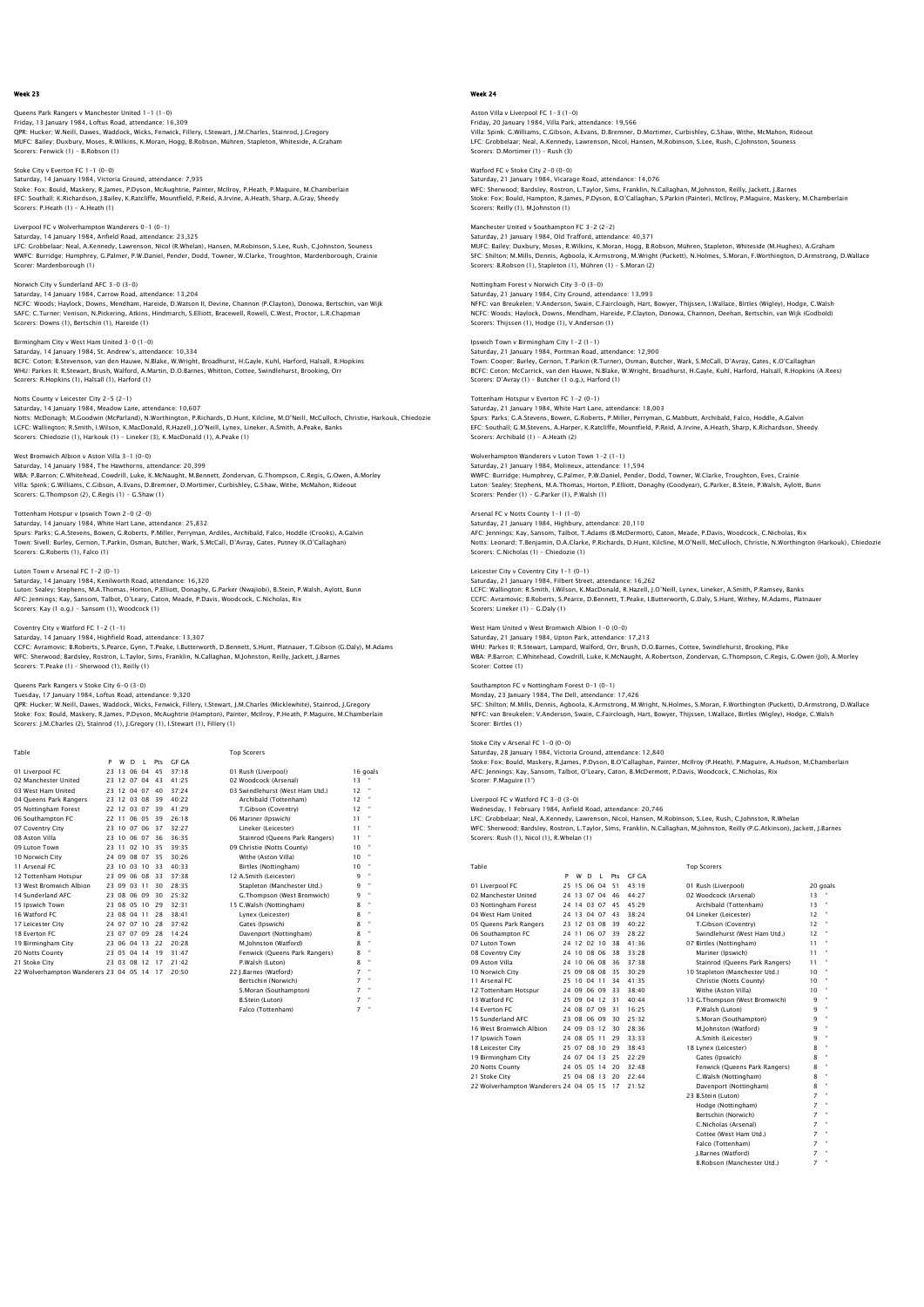Watford FC v West Bromwich Albion 3-1 (0-0) Saturday, 4 February 1984, Vicarage Road, attendance: 14,240 WFC: Sherwood; Bardsley, Rostron, Jobson (P.G.Atkinson), Sims, Franklin, N.Callaghan, M.Johnston, Gilligan, Jackett, J.Barnes WBA: P.Barron; C.Whitehead, Cowdrill, Zondervan, K.McNaught, M.Forsyth, Jol, G.Thompson, C.Regis, M.Lewis, A.Mo Scorers: Gilligan (2), M.Johnston (1) – Zondervan (1)

West Ham United v Stoke City 3-0 (2-0) Saturday, 4 February 1984, Upton Park, attendance: 18,775 WHU: Parkes II; R.Stewart, Lampard, Walford, Orr, Brush, D.O.Barnes, Cottee, Swindlehurst, P.Allen, Dickens<br>Stoke: Fox; Bould, Maskery, R.James, P.Dyson, B.O'Callaghan, Painter, McIlroy, P.Maguire, A.Hudson, M.Chamberlain<br>

Manchester United v Norwich City 0-0 Saturday, 4 February 1984, Old Trafford, attendance: 36,851<br>MUFC: Baliey; Moses, Albiston, R.Wilkins, K.Moran, Duxbury, B.Robson, Mühren, Stapleton, Whiteside, A.Graham<br>NCFC: Woods; Haylock, Downs, Mendham, Hareide, D.Wats

Arsenal FC v Queens Park Rangers 0-2 (0-0) Saturday, 4 February 1984, Highbury, attendance: 31,014<br>AFC: Jennings; Kay, Sansom, Talbot, O'Leary, Caton, Meade (D.Cork), P.Davis, Woodcock, C.Nicholas, Rix<br>QPR: Hucker; W.Neill, Dawes, Waddock, Wicks, Fenwick, Fillery,

Tottenham Hotspur v Nottingham Forest 2-2 (1-1) Saturday, 4 February 1984, White Hart Lane, attendance: 21,428<br>Spurs: Parks; G.A.Stevens, Hughton, G.Roberts, P.Miller (O.Thomas II), Perryman, G.Mabbutt, Archibald, Falco, Ardiles, A.Galvin<br>NFFC: van Breukelen; V.Anderson Scorers: Falco (1), Hughton (1) - Hodge (1), C.Walsh (1')

Leicester City v Birmingham City 2-3 (0-2) Saturday, 4 February 1984, Filbert Street, attendance: 13,770 LCFC: Wallington; R.Smith, I.Wilson, A.Peake (English), R.Hazell, J.O'Neill, Lynex, Lineker, A.Smith, P.Ramsey, Banks BCFC: Coton; McCarrick, van den Hauwe, N.Blake, W.Wright, Broadhurst, H.Gayle, Kuhl, Harford, Halsall, R.Hopkins Scorers: A.Smith (2) - Peake (1 o.g.), H.Gayle (1), W.Wright (1')

# Sunderland AFC v Liverpool FC 0–0<br>Saturday, 4 February 1984, Roker Park, attendance: 25,646<br>SAFC: C.Turner; Venison, N.Pickering, Atkins, Chisholm, S.Elliott, Bracewell, Rowell, C.West, Proctor, L.James<br>LFC: Grobbelaar; Ne

Ipswich Town v Coventry City 3-1 (2-0) Saturday, 4 February 1984, Portman Road, attendance: 13,406<br>Town: Cooper; Burley, S.McCall, Putney, Osman, Butcher, Wark, M.Brennan, Mariner, Gates (Dozzell), K.O'Callaghan<br>CCFC: Avramovic: B.Roberts, M.Adams, Gynn (Platna Scorers: Mariner (1), M.Brennan (1), Dozzell (1) - T.Gibson (1)

Everton FC v Notts County 4–1 (3–1)<br>Saturday, 4 February 1984, Goodison Park, attendance: 13,016<br>EFC: Southall; G.M.Stevens, J.Bailey, K.Ratcliffe, Mountfield, P.Reid, A.Irvine, A.Heath, A.Gray, K.Richardson, Sheedy<br>Notts: Scorers: A.Heath (3), Sheedy (1) – McParland (1')

Wolverhampton Wanderers v Southampton FC 0–1 (0–0)<br>Saturday, 4 February 1984, Molineux, attendance: 9,943<br>WWFC: Burridge: Humphrey, G.Palmer, P.W.Daniel, Pender, Dodd, Towner (K.Hibbitt), W.Clarke, Troughton, Mardenborough SFC: Shilton; M.Mills, Dennis, S.Williams, M.Wright, Agboola, N.Holmes, S.Moran, F.Worthington, D.Armstrong, D.Wallace Scorer: S.Moran (1)

Aston Villa v Luton Town 0-0

Saturday, 4 February 1984, Villa Park, attendance: 18,656 Villa: Spink; G.Williams, C.Gibson, A.Evans, D.Bremner, D.Mortimer, Curbishley, G.Shaw, Rideout, McMahon, Walters Luton: Sealey; Stephens, M.A.Thomas, Horton, P.Elliott, Donaghy, G.Parker, B.Stein, P.Walsh, Aylott, Bunn

Birmingham City v Manchester United 2-2 (1-1)

Tuesday, 7 February 1984, St. Andrew's, attendance: 19,957 BCFC: Coton; McCarrick, van den Hauwe, N.Blake, W.Wright, Broadhurst, H.Gayle, Kuhl (B.Stevenson), Harford, Halsall, R.Hopkins MUFC: Bailey; Duxbury, Albiston, R.Wilkins, K.Moran, Hogg, B.Robson, Moses, Stapleton, Whiteside, A.Graham Scorers: R.Hopkins (1), W.Wright (1') – Whiteside (1), Hogg (1)

#### Queens Park Rangers v West Ham United 1-1 (1-1)

Tuesday, 7 February 1984, Loftus Road, attendance: 20,102 QPR: Hucker; W.Neill, Dawes, Waddock, Wicks, Fenwick, Fillery (Micklewhite), I.Stewart, Stainrod, Fereday, J.Gregory WHU: Parkes II; R.Stewart, Lampard, Walford, Orr, Brush, D.O.Barnes, Cottee, Swindlehurst, P.Allen, Dickens Scorers: Stainrod (1) – Cottee (1)

Table Top Scorers

|                                        | P | W | D           | $\blacksquare$ | Prs | <b>GF GA</b> |                                |                 |                      |
|----------------------------------------|---|---|-------------|----------------|-----|--------------|--------------------------------|-----------------|----------------------|
| 01 Liverpool FC                        |   |   |             | 26 15 07 04    | 52  | 43:19        | 01 Rush (Liverpool)            |                 | 20 goals             |
| 02 Manchester United                   |   |   | 26 13 09 04 |                | 48  | 46:29        | 02 T.Gibson (Coventry)         | 13              |                      |
| 03 West Ham United                     |   |   | 26 14 05 07 |                | 47  | 42.25        | Woodcock (Arsenal)             | 13              | $\bullet$            |
| 04 Nottingham Forest                   |   |   |             | 25 14 04 07    | 46  | 47:31        | Archibald (Tottenham)          | 13              |                      |
| 05 Queens Park Rangers                 |   |   |             | 25 13 04 08    | 43  | 43:23        | 05 Lineker (Leicester)         | 12              |                      |
| 06 Southampton FC                      |   |   |             | 25 12 06 07    | 42  | 29.22        | Stainrod (Oueens Park Rangers) | 12              | $\bullet$            |
| 07 Luton Town                          |   |   |             | 25 12 03 10    | 39  | 41.36        | Swindlehurst (West Ham Utd.)   | 12              |                      |
| 08 Coventry City                       |   |   |             | 25 10 08 07    | 38  | 34:31        | Mariner (Ipswich)              | 12              |                      |
| 09 Aston Villa                         |   |   | 25 10 07 08 |                | 37  | 37.38        | 09 A.Smith (Leicester)         | 11              | $\bullet$            |
| 10 Norwich City                        |   |   | 26 09 09 08 |                | 36  | 30.29        | Birtles (Nottingham)           | 11              |                      |
| 11 Arsenal FC                          |   |   |             | 26 10 04 12 34 |     | 41.37        | 11 Withe (Aston Villa)         | 10              |                      |
| 12 Watford FC                          |   |   |             | 26 10 04 12    | 34  | 43:45        | Christie (Notts County)        | 10              |                      |
| 13 Tottenham Hotspur                   |   |   | 25 09 07 09 |                | 34  | 40:42        | S.Moran (Southampton)          | 10              |                      |
| 14 Everton EC                          |   |   | 25 09 07 09 |                | 34  | 20.26        | Stapleton (Manchester Utd.)    | 10              |                      |
| 15 Ipswich Town                        |   |   | 25 09 05 11 |                | 32  | 36.34        | M.Iohnston (Watford)           | 10 <sup>1</sup> |                      |
| 16 Sunderland AFC                      |   |   | 24 08 07 09 |                | 31  | 25.32        | 16 P.Walsh (Luton)             | 9               | $\mathbf{H}$         |
| 17 West Bromwich Albion                |   |   | 25 09 03 13 |                | 30  | 29.39        | Fenwick (Oueens Park Rangers)  | 9               | ×,                   |
| 18 Leicester City                      |   |   | 26 07 08 11 |                | 29  | 40.46        | G.Thompson (West Bromwich)     | 9               | $\bullet$            |
| 19 Birmingham City                     |   |   | 26 08 05 13 |                | 29  | 27:33        | C.Walsh (Nottingham)           | 9               | $\bullet$            |
| 20 Notts County                        |   |   | 25 05 05 15 |                | 20  | 33:52        | Cottee (West Ham Utd.)         | 9               | $\mathbf{H}$         |
| 21 Stoke City                          |   |   |             | 26 04 08 14    | 20  | 22:47        | 21 Falco (Tottenham)           | 8               |                      |
| 22 Wolverhampton Wanderers 25 04 05 16 |   |   |             |                | -17 | 21:53        | Gates (Ipswich)                | 8               | $\mathbf{H}$         |
|                                        |   |   |             |                |     |              | Hodge (Nottingham)             | 8               | $\mathbf{a}$         |
|                                        |   |   |             |                |     |              | Davenport (Nottingham)         | 8               |                      |
|                                        |   |   |             |                |     |              | Lynex (Leicester)              | 8               | $\mathbf{a}$         |
|                                        |   |   |             |                |     |              | 26 B.Stein (Luton)             | $\overline{7}$  | $\mathbf{a}$         |
|                                        |   |   |             |                |     |              | B.Robson (Manchester Utd.)     | 7               | $\ddot{\phantom{a}}$ |
|                                        |   |   |             |                |     |              |                                |                 |                      |

| 01 Rush (Liverpool)            |    | 20q |
|--------------------------------|----|-----|
| 02 T.Gibson (Coventry)         | 13 |     |
| Woodcock (Arsenal)             | 13 | ٠   |
| Archibald (Tottenham)          | 13 |     |
| 05 Lineker (Leicester)         | 12 |     |
| Stainrod (Oueens Park Rangers) | 12 | ٠   |
| Swindlehurst (West Ham Utd.)   | 12 |     |
| Mariner (Ipswich)              | 12 |     |
| 09 A.Smith (Leicester)         | 11 |     |
| Birtles (Nottingham)           | 11 |     |
| 11 Withe (Aston Villa)         | 10 | ٠   |
| Christie (Notts County)        | 10 | 8   |
| S.Moran (Southampton)          | 10 | 8   |
| Stapleton (Manchester Utd.)    | 10 |     |
| M.Johnston (Watford)           | 10 |     |
| 16 P.Walsh (Luton)             | ۹  | ٠   |
| Fenwick (Oueens Park Rangers)  | ۹  |     |
| G.Thompson (West Bromwich)     | ٩  |     |
| C.Walsh (Nottingham)           | q  | ٠   |
| Cottee (West Ham Utd.)         | q  | ٠   |
| 21 Falco (Tottenham)           | 8  | ٠   |
| Gates (Ipswich)                | 8  |     |
| Hodge (Nottingham)             | 8  |     |
| Davenport (Nottingham)         | 8  | a   |



### Week 26

Tottenham Hotspur v Sunderland AFC 3-0 (2-0) Wednesday, 8 February 1984, White Hart Lane, attendance: 19,327 Spurs: Parks; G.A.Stevens, Hughton, G.Roberts, P.Miller, Perryman, Ardiles, Archibald, Falco, Hoddle, A.Galvin SAFC: C.Turner; Venison, N.Pickering, Atkins, L.R.Chapman, S.Elliott, Bracewell, Rowell, C.West, Proctor, L.James SAFC: C. Hirner, Vernson, Antronic<br>Scorers: Archibald (2), Perryman (1)

Notts County v Watford FC 3-5 (2-3)

Saturday, 11 February 1984, Meadow Lane, attendance: 8,078 Notts: McDonagh; T.Benjamin, D.A.Clarke, P.Richards, D.Hunt, Kilcline, McParland, McCulloch, Christie, Harkouk, Chiedozie<br>WFC: Sherwood; Bardsley, Rostron, L.Taylor, Terry, Franklin, N.Callaghan, M.Johnston, Reilly. Jacket

# West Bromwich Albion v Nottingham Forest 0-5 (0-1)

Saturday, 11 February 1984, The Hawthorns, attendance: 11,020<br>WBA: P.Barron; C.Whitehead, D.Statham; Zondervan, K.McNaught, M.Forsyth, Jol, G.Thompson, C.Regis (S.MacKenzie), M.Lewis, A.Morley<br>NFFC: van Breukelen; V.Anders

Coventry City v West Ham United 1-2 (0-1)

Saturday, 11 February 1984, Highfield Road, attendance: 13,271<br>CCFC: Avramovic; B.Roberts, S.Pearce, G.Daly, T.Peake, Allardyce, D.Bennett, S.Hunt, Bamber, T.Gibson, Grimes<br>WHU: Parkes II; R.Stewart, Lampard, Walford, Orr, Scorers: S.Hunt (1) – Bamber (1 o.g.), Cottee (1)

Birmingham City v Wolverhampton Wanderers 0-0 Saturday, 11 February 1984, St. Andrew's, attendance: 14,319<br>BCFC: Coton; McCarrick, van den Hauwe, N.Blake, W.Wright, Broadhurst, A.Rees, B.Stevenson, Harford, L.M.Phillips, R.Hopkins<br>WWFC: Burridge; Buckland, K.Hibbitt,

Norwich City v Aston Villa 3-1 (0-0)

Saturday, 11 February 1984, Carrow Road, attendance: 14,392 NCFC: Woods; Haylock, Downs, Mendham, Devine, D.Watson II, P.Clayton (D.P.Bennett), Channon, Deehan, Bertschin, van Wijk Villa: Day; G.Williams, Deacy, A.Evans, D.Bremner, D.Mortimer, Curbishley, G.Shaw, Rideout, R.Walker, C.Gibson Scorers: Deehan (2), Channon (1) - G.Shaw (1)

Liverpool FC v Arsenal FC 2–1 (1–1)<br>Saturday, 11 February 1984, Anfield Road, attendance: 34,642<br>LFC: Grobbelaar; Neal, A.Kennedy, Lawrenson, Nicol, Hansen, M.Robinson, S.Lee, Rush, C.Johnston, R.Whelan<br>AFC: Jennings; C.Hi Scorers: A.Kennedy (1), Neal (1) - Rix (1)

# Stoke City v Ipswich Town 1-0 (0-0)

Staturday, 11 February 1984, Victoria Ground, attendance: 10,315 Stoke: Fox; Bould, Hampton, R.James, P.Dyson, B.O'Callaghan, Maskery, McIlroy, P.Maguire, A.Hudson, M.Chamberlain (Painter)<br>Town: Cooper; Burley, Gernon, Putney, Osman, Butcher, Wark, M.Brennan, D'Avray, R.Turner, S.McCall Scorer: Painter (1)

# Southampton FC v Sunderland AFC 1-1 (1-0) Saturday, 11 February 1984, The Dell, attendance: 16,968

SFC: Shilton; M.Mills, Dennis, S.Williams, M.Wright, Agboola, N.Holmes, S.Moran, F.Worthington, D.Armstrong, D.Wallace SAFC: C.Turner; Venison, N.Pickering, Atkins, L.R.Chapman, S.Elliott, Bracewell, Rowell, C.West, Proctor, L.James Scorers: S.Moran (1') – L.R.Chapman (1)

# Queens Park Rangers v Nottingham Forest 0-1 (0-1)

Saturday, 11 February 1984, Loftus Road, attendance: 16,692<br>Saturday, 11 February 1984, Loftus Road, attendance: 16,692<br>OPR: Hucker: W.Neill. Dawes. Waddock. Wicks. Fenwick. Fillery. LStewart. LM.Charles (Fereday). Stainro QPR: Hucker; W.Neill, Dawes, Waddock, Wicks, Fenwick, Fillery, I.Stewart, J.M.Charles (Fereday), Stainrod, J.Gregory<br>NFFC: van Breukelen; V.Anderson, Swain, C.Fairclough, Hart, Bowyer, Thijssen, I.Wallace, Birtles, Hodge,

#### Tottenham Hotspur v Leicester City 3-2 (2-0)

Saturday, 11 February 1984, White Hart Lane, attendance: 24,810 Spurs: Parks; G.A.Stevens, Hughton, G.Roberts, P.Miller, Perryman, Ardiles (Dick), Archibald, Falco, Hoddle, A.Galvir<br>LCFC: Wallington; R.Smith, I.Wilson, A.Peake, R.Hazell, J.O'Neill, Lynex, Lineker, A.Smith, Rennie (Engl

## West Bromwich Albion v Everton FC 1-1 (0-0)

Saturday, 11 February 1984, The Hawthorns, attendance: 10,313<br>WBA: P.Barron; C.Whitehead, D.Statham, Zondervan, K.McNaught, M.Forsyth (N.Cross), Jol, K.Kent, Perry, S.MacKenzie, A.Morley<br>EFC: Southall; G.M.Stevens, J.Baile Scorers: Perry (1) - Mountfield (1)

#### Luton Town v Manchester United 0-5 (0-2)

Sunday, 12 February 1984, Kenilworth Road, attendance: 11,265<br>Luton: Sealey; Stephens, M.A.Thomas (Antic), Horton, P.Elliott, Donaghy, R.Hill, B.Stein, P.Walsh, Aylott, Bunn<br>MUFC: Bailey; Duxbury, Albiston, R.Wilkins, K.Mo

| $\sim$<br> |  |
|------------|--|

|                                        | P | w           | <sup>D</sup> | $\mathbf{I}$ | Prs | GE GA |                                   |          |              |
|----------------------------------------|---|-------------|--------------|--------------|-----|-------|-----------------------------------|----------|--------------|
| 01 Liverpool FC                        |   | 27 16 07 04 |              |              | 55  | 45:20 | 01 Rush (Liverpool)               | 20 goals |              |
| 02 Nottingham Forest                   |   | 27 16 04 07 |              |              | 52  | 53.31 | 02 Archibald (Tottenham)          | 16       |              |
| 03 Manchester United                   |   | 27 14 09 04 |              |              | 51  | 51:29 | 03 Lineker (Leicester)            | 14       |              |
| 04 West Ham United                     |   | 27 15       | 05           | 07           | 50  | 44.26 | 04 Woodcock (Arsenal)             | 13       | $\mathbf{u}$ |
| 05 Oueens Park Rangers                 |   | 26 13       | 04 09        |              | 43  | 43.24 | T.Gibson (Coventry)               | 13       |              |
| 06 Southampton FC                      |   | 26 12       | 07           | 07           | 43  | 30:23 | Birtles (Nottingham)              | 13       | $\mathbf{u}$ |
| 07 Tottenham Hotspur                   |   | 27 11       | 07           | 09           | 40  | 46.44 | 07 Stainrod (Oueens Park Rangers) | 12       |              |
| 08 Norwich City                        |   | 27 10       | 09 08        |              | 39  | 33.30 | Christie (Notts County)           | 12       | $\mathbf{u}$ |
| 09 Luton Town                          |   | 26 12 03 11 |              |              | 39  | 41:41 | Mariner (Ipswich)                 | 12       |              |
| 10 Coventry City                       |   | 26 10 08 08 |              |              | 38  | 35.33 | Swindlehurst (West Ham Utd.)      | 12       | $\mathbf{u}$ |
| 11 Watford FC                          |   | 27 11       | 0412         |              | 37  | 48:48 | 11 M.Johnston (Watford)           | 11       |              |
| 12 Aston Villa                         |   | 26 10 07 09 |              |              | 37  | 38:41 | A.Smith (Leicester)               | 11       |              |
| 13 Everton EC                          |   | 26 09 08 09 |              |              | 35  | 21:27 | Stapleton (Manchester Utd.)       | 11       |              |
| 14 Arsenal FC                          |   | 27 10       | 0413         |              | 34  | 42:39 | S.Moran (Southampton)             | 11       |              |
| 15 Ipswich Town                        |   | 26.09       | 05 12        |              | 32  | 36:35 | 15 C.Walsh (Nottingham)           | 10       | $\mathbf{a}$ |
| 16 Sunderland AFC                      |   | 26 08       | 08 10        |              | 32  | 26.36 | Cottee (West Ham Utd.)            | 10       |              |
| 17 West Bromwich Albion                |   | 27.09       | 0414         |              | 31  | 30.45 | Withe (Aston Villa)               | 10       | $\mathbf{a}$ |
| 18 Birmingham City                     |   | 27.08       | 06           | 13           | 30  | 27.33 | 18 P.Walsh (Luton)                | ۹        | $\mathbf{u}$ |
| 19 Leicester City                      |   | 27 07 08 12 |              |              | 29  | 42.49 | Fenwick (Queens Park Rangers)     | ۹        | $\mathbf{a}$ |
| 20 Stoke City                          |   | 27.05       | 08 14        |              | 23  | 23:47 | G.Thompson (West Bromwich)        | 9        | $\mathbf{u}$ |
| 21 Notts County                        |   | 26 05 05 16 |              |              | 20  | 36.57 | Falco (Tottenham)                 | ۹        | $\mathbf{a}$ |
| 22 Wolverhampton Wanderers 26 04 06 16 |   |             |              |              | 18  | 21.53 | B.Robson (Manchester Utd.)        | ۹        |              |
|                                        |   |             |              |              |     |       | 23 Gates (Ipswich)                | g        |              |

# Top Scorers

| 01 Rush (Liverpool)               | 20 qo |   |
|-----------------------------------|-------|---|
| 02 Archibald (Tottenham)          | 16    |   |
| 03 Lineker (Leicester)            | 14    | u |
| 04 Woodcock (Arsenal)             | 13    | u |
| T.Gibson (Coventry)               | 13    | u |
| Birtles (Nottingham)              | 13    | ä |
| 07 Stainrod (Oueens Park Rangers) | 12    | ä |
| Christie (Notts County)           | 12    | u |
| Mariner (Ipswich)                 | 12    | u |
| Swindlehurst (West Ham Utd.)      | 12    | u |
| 11 M.Johnston (Watford)           | 11    | u |
| A.Smith (Leicester)               | 11    | ä |
| Stapleton (Manchester Utd.)       | 11    | u |
| S.Moran (Southampton)             | 11    | u |
| 15 C.Walsh (Nottingham)           | 10    | ä |
| Cottee (West Ham Utd.)            | 10    | u |
| Withe (Aston Villa)               | 10    | u |
| 18 P.Walsh (Luton)                | q     | u |
| Fenwick (Queens Park Rangers)     | q     | u |
| G.Thompson (West Bromwich)        | q     | ä |
| Falco (Tottenham)                 | 9     | u |
| B.Robson (Manchester Utd.)        | 9     | u |
| 23 Gates (Ipswich)                | 8     | ä |
| Davenport (Nottingham)            | 8     | ä |
| Hodge (Nottingham)                | 8     | u |
| Lynex (Leicester)                 | g     | ä |
| N.Callaghan (Watford)             | 8     | u |
| 28 B.Stein (Luton)                | 7     | ä |
| Bertschin (Norwich)               | 7     | u |
| Reilly (Watford)                  | 7     | u |
| J.Barnes (Watford)                | 7     | u |
| C.Nicholas (Arsenal)              | 7     | ä |
| Whiteside (Manchester Utd.)       | 7     | u |
| A.Heath (Everton)                 | 7     | u |
|                                   |       |   |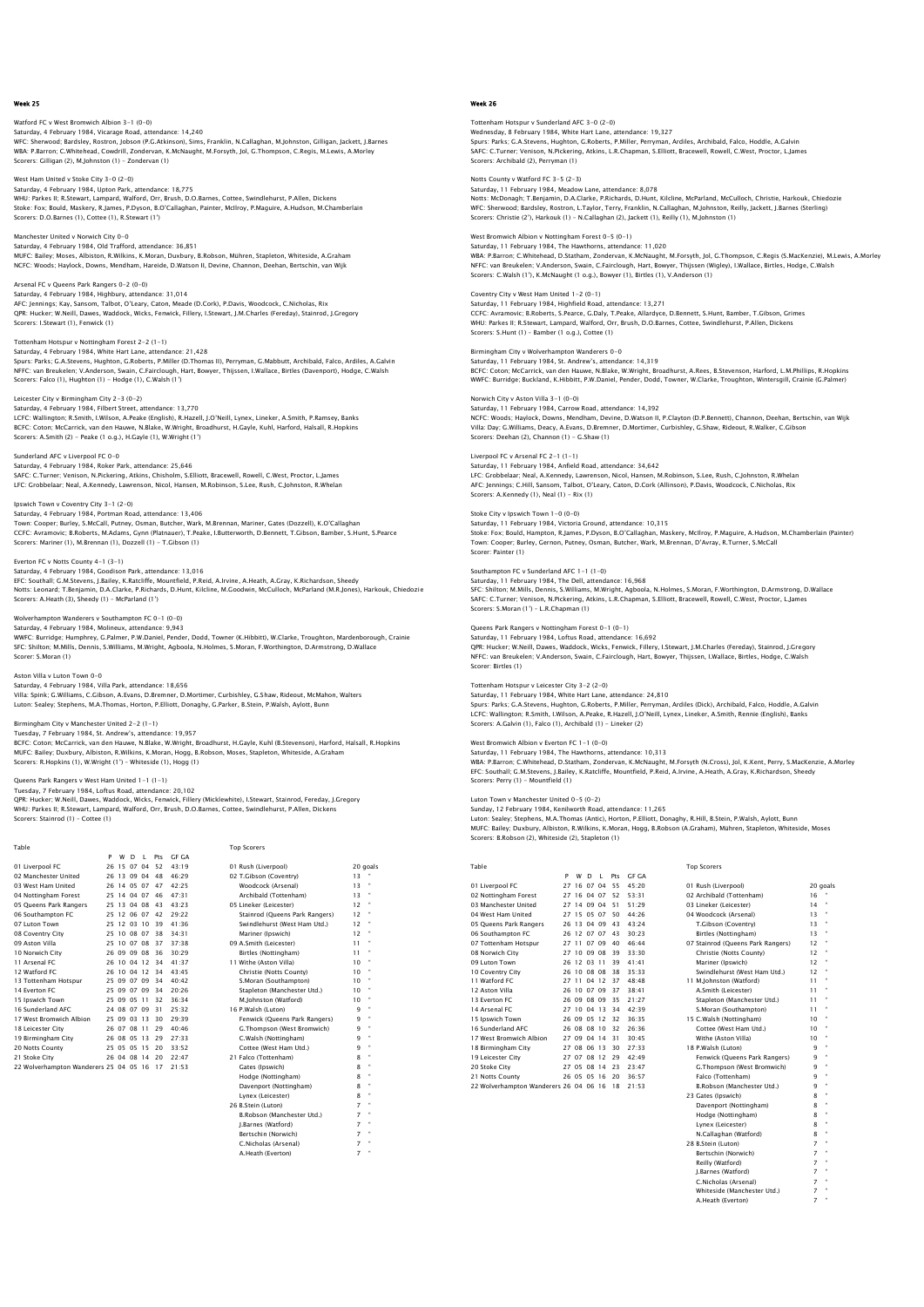# Queens Park Rangers v Norwich City 2–0 (0–0)<br>Tuesday, 14 February 1984, Loftus Road, attendance: 12,901<br>QPR: Hucker; W.Neill, Dawes, Waddock, Wicks, Fenwick, Fillery, I.Stewart, S.Burke, Stainrod, J.Gregory

NCFC: Woods; Haylock, Downs, Mendham, Devine, D.Watson II, P.Clayton, Channon (Rigby), Deehan, Bertschin, van Wijk Scorers: Dawes (1), Waddock (1)

# Wolverhampton Wanderers v Manchester United 1-1 (1-0) Saturday, 18 February 1984, Molineux, attendance: 20,676

WWFC: Burridge; Buckland (G.Palmer), K.Hibbitt, P.W.Daniel, Pender, Dodd, Towner, W.Clarke, Troughton, Eves, Crainie MUFC: Bailey; Duxbury, Albiston, R.Wilkins (A.Graham), K.Moran, Hogg, B.Robson, Mühren, Stapleton, Whiteside, Moses Scorers: Troughton (1) - Whiteside (1)

#### Sunderland AFC v Nottingham Forest 1-1 (0-0) Saturday, 18 February 1984, Roker Park, attendance: 15,958

SAFC: C.Turner; Venison, N.Pickering, Atkins, Chisholm, S.Elliott, Bracewell, Rowell, L.R.Chapman, Proctor, L.James<br>NFFC: van Breukelen; V.Anderson, Swain, C.Fairclough, Hart, Bowyer, Thijssen (Wigley), I.Wallace, Birtles, Scorers: Chisholm (1) - V.Anderson (1)

#### Coventry City v Stoke City 2-3 (1-1)

Saturday, 18 February 1984, Highfield Road, attendance: 9,752 CCFC: Avramovic; B.Roberts, S.Pearce (Withey), Gynn, T.Peake, Allardyce, D.Bennett, S.Hunt, K.Thompson, T.Gibson, Grimes<br>Stoke: Fox; Bould, Hampton, R.James (Painter), P.Dyson, B.O'Callaghan, Maskery, Mcliroy, P.Maguire, A

#### Arsenal FC v Aston Villa 1-1 (1-0)

Saturday, 18 February 1984, Highbury, attendance: 26,640<br>AFC: Jennings; C.Hill, Sansom, Talbot, O'Leary, Caton, Mariner, P.Davis, Woodcock, C.Nicholas, Rix<br>Villa: Spink: G.Williams, C.Gibson, A.Evans, D.Bremner, D.Mortimer Scorers: Rix (1) – A.Evans (1')

## Luton Town v Liverpool FC 0-0

Saturday, 18 February 1984, Kenilworth Road, attendance: 14,877 Luton: Sealey; Stephens, M.A.Thomas, Horton, P.Elliott, Goodyear, R.Hill, B.Stein, P.Walsh, Donaghy, R.Daniel LFC: Grobbelaar; Neal, A.Kennedy, Lawrenson, R.Whelan, Hansen, D.Hodgson, S.Lee, Rush, C.Johnston, Souness

# Notts County v Tottenham Hotspur 0-0

Tuesday, 21 February 1984, Meadow Lane, attendance: 7,943 Notts: Leonard; T.Benjamin, D.A.Clarke, P.Richards, D.Hunt, Kilcline, McParland, McCulloch, Christie, Harkouk (M.Goodwin), Chiedozie Spurs: Parks; D.Thomas II, Hughton, P.Miller, G.A.Stevens, Perryman, Ardiles, A.Brazil, Falco, Hoddle, A.Galvin (Culverhouse)

#### Ipswich Town v Southampton FC 0-3 (0-3)

Tuesday, 21 February 1984, Portman Road, attendance: 14,934 Town: Sivell; Burley, S.McCall, Putney (R.Turner), Osman, Butcher, Wark, M.Brennan, D'Avray, Sunderland, T.Parkin<br>SFC: Shilton; M.Mills, Dennis, S.Williams, Agboola, M.Wright, N.Holmes, S.Moran, F.Worthington, D.Armstrong,

# West Ham United v Watford FC 2-4 (1-1)

Tuesday, 21 February 1984, Upton Park, attendance: 19,241<br>WHU: Parkes II; R.Stewart, Lampard, Bonds, Walford, Hilton, D.O.Barnes, Cottee, Swindlehurst, P.Allen, Dickens<br>WFC: Sherwood: Bardsley, Rostron, L.Taylor, Sims, Fra

| Table                                  |   |             |   |                |     |       | <b>Top Scorers</b>             |    |                      |
|----------------------------------------|---|-------------|---|----------------|-----|-------|--------------------------------|----|----------------------|
|                                        | P | w           | D | $\blacksquare$ | Pts | GE GA |                                |    |                      |
| 01 Liverpool FC                        |   | 28 16 08 04 |   |                | 56  | 45:20 | 01 Rush (Liverpool)            |    | 20 goals             |
| 02 Nottingham Forest                   |   | 28 16 05 07 |   |                | 53  | 54.32 | 02 Archibald (Tottenham)       | 16 |                      |
| 03 Manchester United                   |   |             |   | 28 14 10 04    | 52  | 52.30 | 03 Lineker (Leicester)         | 14 |                      |
| 04 West Ham United                     |   | 28 15 05 08 |   |                | 50  | 46.30 | T.Gibson (Coventry)            | 14 |                      |
| 05 Queens Park Rangers                 |   | 29 14 04 11 |   |                | 46  | 45.24 | 05 Woodcock (Arsenal)          | 13 |                      |
| 06 Southampton FC                      |   |             |   | 27 13 07 07    | 46  | 33.23 | Swindlehurst (West Ham Utd.)   | 13 |                      |
| 07 Tottenham Hotspur                   |   |             |   | 28 11 08 09    | 41  | 46.44 | Birtles (Nottingham)           | 13 | $\bullet$            |
| 08 Watford FC                          |   |             |   | 28 12 04 12    | 40  | 52.50 | 08 M.Johnston (Watford)        | 12 |                      |
| 09 Luton Town                          |   | 27 12 04 11 |   |                | 40  | 41.41 | Stainrod (Queens Park Rangers) | 12 | ×                    |
| 10 Norwich City                        |   |             |   | 28 10 09 09    | 39  | 33.32 | S.Moran (Southampton)          | 12 |                      |
| 11 Coventry City                       |   | 27 10 08 09 |   |                | 38  | 37.36 | Christie (Notts County)        | 12 |                      |
| 12 Aston Villa                         |   |             |   | 27 10 08 09    | 38  | 39.42 | Mariner (Ipswich/Arsenal)      | 12 |                      |
| 13 Arsenal FC                          |   |             |   | 28 10 05 13    | 35  | 43.40 | 13 A.Smith (Leicester)         | 11 |                      |
| 14 Everton EC                          |   | 26 09 08 09 |   |                | 35  | 21:27 | Stapleton (Manchester Utd.)    | 11 | ×                    |
| 15 Sunderland AEC                      |   | 27 08 09 10 |   |                | 33  | 27.37 | 15 Cottee (West Ham Utd.)      | 10 |                      |
| 16 Ipswich Town                        |   | 27 09 05 13 |   |                | 32  | 36.38 | C.Walsh (Nottingham)           | 10 |                      |
| 17 West Bromwich Albion                |   | 27 09 04 14 |   |                | 31  | 30.45 | Withe (Aston Villa)            | 10 |                      |
| 18 Birmingham City                     |   | 27 08 06 13 |   |                | 30  | 27.33 | 18 Falco (Tottenham)           | 9  | ×                    |
| 19 Leicester City                      |   |             |   | 27 07 08 12    | 29  | 42:49 | G.Thompson (West Bromwich)     | 9  | ×                    |
| 20 Stoke City                          |   | 28 06 08 14 |   |                | 26  | 26.49 | I.Barnes (Watford)             | q  |                      |
| 21 Notts County                        |   | 27 05 06 16 |   |                | 21  | 36:57 | Fenwick (Queens Park Rangers)  | 9  | $\bullet$            |
| 22 Wolverhampton Wanderers 27 04 07 16 |   |             |   |                | 19  | 22:54 | N.Callaghan (Watford)          | 9  | ×                    |
|                                        |   |             |   |                |     |       | P.Walsh (Luton)                | 9  | ×                    |
|                                        |   |             |   |                |     |       | B.Robson (Manchester Utd.)     | 9  | $\ddot{\phantom{a}}$ |
|                                        |   |             |   |                |     |       | 25 Lynex (Leicester)           | 8  | ×                    |
|                                        |   |             |   |                |     |       | Hodge (Nottingham)             | 8  | ×                    |
|                                        |   |             |   |                |     |       | Whiteside (Manchester Utd.)    | 8  |                      |
|                                        |   |             |   |                |     |       | Gates (Ipswich)                | 8  |                      |
|                                        |   |             |   |                |     |       | Davennort (Nottingham)         | R  | ×                    |

30 B.Stein (Luton) 7 " Reilly (Watford) 7 "

A.Heath (Everton) Bertschin (Norwich) C.Nicholas (Arsenal)

# Week 28

# Nottingham Forest v Arsenal FC 0-1 (0-0)

Saturday, 25 February 1984, City Ground, attendance: 20,045<br>NFFC: van Breukelen; V.Anderson, Swain, C.Fairclough, Hart, Bowyer, Thijssen (Wigley), I.Wallace, Birtles, Hodge, C.Walsh AFC: Jennings; C.Hill, Sansom, Talbot, O'Leary, Caton, P.Davis, C.Nicholas, Mariner, Woodcock, Rix Scorer: Mariner (1)

# Leicester City v Ipswich Town 2-0 (1-0) Saturday, 25 February 1984, Filbert Street, attendance: 11,399

LCFC: Wallington; R.Smith, I.Wilson, K.MacDonald, R.Hazell, J.O'Neill, Lynex, Lineker, A.Smith, P.Ramsey, A.Peake Town: Cooper; Burley, S.McCall, Putney, Osman, Butcher, Wark, M.Brennan, D'Avray, Sunderland, K.O'Callaghan Scorers: A.Smith (1), J.O'Neill (1)

# Tottenham Hotspur v Birmingham City 0-1 (0-0)

Saturday, 25 February 1984, White Hart Lane, attendance: 23,564<br>Spurs: Parks; D.Thomas II, Hughton, G.A.Stevens, P.Miller, Perryman, R.Cooke, Archibald, A.Brazil, Hoddle, Dick (Hazard)<br>BCFC: Coton; McCarrick, van den Hauwe e: eoton, mee<br>rer: Harford (1)

#### Stoke City v Notts County 1-0 (1-0) Saturday, 25 February 1984, Victoria Ground, attendance: 11,725

Stoke: Fox; Bould, Hampton, R.James, P.Dyson, B.O'Callaghan, Maskery, Mcliroy, P.Maguire, A.Hudson, M.Chamberlain<br>Notts: Leonard; T.Benjamin, D.A.Clarke, P.Richards, Kilcline, D.Hunt, McParland (M.Goodwin), McCulloch, Chri

# Norwich City v West Ham United 1-0 (0-0)

Saturday, 25 February 1984, Carrow Road, attendance: 16,294<br>NCFC: Woods; Haylock, Downs, Mendham, Hareide, D.Watson II, Devine, Channon, Deehan, Bertschin, van Wijk<br>WHU: Parkes II; R.Stewart, Lampard, Bonds, Walford, Hilto Scorer: Deehan (1)

# Southampton FC v Luton Town 2-1 (2-0)

Saturday, 25 February 1984, The Dell, attendance: 17,947 SFC: Shilton; M.Mills, Dennis, S.Williams, Agboola, M.Wright, N.Holmes, S.Moran, F.Worthington, D.Armstrong, D.Wallace Luton: Sealey; Stephens, M.A.Thomas, Horton, P.Elliott, Donaghy, R.Hill, B.Stein, P.Walsh, R.Daniel, Nwajiobi (Goodyear) Scorers: M.Wright (1), D.Armstrong (1) - Donaghy (1)

#### Watford FC v Everton FC 4-4 (1-0)

Saturday, 25 February 1984, Vicarage Road, attendance: 16,982 WFC: Sherwood; Bardsley, Rostron, L.Taylor, Sims, Franklin, N.Callaghan, M.Johnston, J.Barnes, Jackett, P.G.Atkinson EFC: Southall; G.M.Stevens, J.Bailey, K.Ratcliffe, Mountfield, P.Reid, A.Irvine, A.Heath, Sharp, A.Gray, Sheedy Scorers: Sharp (2), A.Gray (1), A.Heath (1) – J.Barnes (2), M.Johnston (1), Rostron (1)

# West Bromwich Albion v Coventry City 1-1 (0-0)

Saturday, 25 February 1984, The Hawthorns, attendance: 10,900 WBA: P.Barron; Ebanks, D.Statham, Zondervan, K.McNaught, M.Bennett, Jol, G.Thompson, N.Cross, S.MacKenzie, A.Morley CCFC: Suckling; B.Roberts, M.Adams, Gynn (Withey), T.Peake, Allardyce, Grimes, S.Hunt, D.Bennett, T.Gibson, Singleton Scorers: N.Cross (1) - T.Gibson (1)

# Manchester United v Sunderland AFC 2-1 (1-1)

Saturday, 25 February 1984, Old Trafford, attendance: 40,615 MUFC: Bailey; Duxbury, Albiston, R.Wilkins, K.Moran (A.Graham), Hogg, B.Robson, Mühren, Stapleton, Whiteside, Moses SAFC: C.Turner; Venison, N.Pickering, Atkins, Chisholm, S.Elliott, Bracewell, Rowell, L.R.Chapman, Proctor, L.James (C.West) Scorers: K.Moran (2) – L.R.Chapman (1)

#### Liverpool FC v Queens Park Rangers 2-0 (1-0) Saturday, 25 February 1984, Anfield Road, attendance: 32,206

LFC: Grobbelaar; Neal, A.Kennedy, Lawrenson, R.Whelan, Hansen, M.Robinson, S.Lee, Rush, C.Johnston, Souness QPR: Hucker; W.Neill, Dawes, Waddock, Wicks, Fenwick, Fillery (S.Burke), I.Stewart, J.M.Charles, Stainrod, J.Gregory Scorers: Rush (1), M.Robinson (1)

# Aston Villa v Wolverhampton Wanderers 4-0 (1-0)

Saturday, 25 February 1984, Villa Park, attendance: 18,257

Villa: Spink; G.Williams, C.Gibson, Ormsby, D.Bremner, D.Mortimer, Curbishley, P.Birch, Withe, McMahon, Rideout (Walters)<br>WWFC: Burridge; Buckland, G.Palmer, P.W.Daniel, Pender, Dodd, Towner, W.Clarke, Troughton, Eves, Cra

| Table                               |    |                 |             |       |     |              | <b>Top Scorers</b>             |       |
|-------------------------------------|----|-----------------|-------------|-------|-----|--------------|--------------------------------|-------|
|                                     | P  | w               | D           | т.    | Pts | <b>GF GA</b> |                                |       |
| 01 Liverpool FC                     | 29 | 17              | 08          | 04    | 59  | 47.20        | 01 Rush (Liverpool)            | 21 qc |
| 02 Manchester United                |    | 29 15           | 10          | 04    | 55  | 54:31        | 02 Archibald (Tottenham)       | 16    |
| 03 Nottingham Forest                | 29 | 16              | 05          | 08    | 53  | 54.33        | 03 T.Gibson (Coventry)         | 15    |
| 04 West Ham United                  | 29 | -15             | 05          | 09    | 50  | 46.31        | 04 Lineker (Leicester)         | 14    |
| 05 Southampton FC                   |    | 28 14           | 07          | 07    | 49  | 35:24        | 05 Mariner (Ipswich/Arsenal)   | 13    |
| 06 Oueens Park Rangers              | 30 | 14              |             | 0412  | 46  | 45.26        | M.Iohnston (Watford)           | 13    |
| 07 Norwich City                     |    | 29 11           |             | 09 09 | 42  | 34:32        | Swindlehurst (West Ham Utd.)   | 13    |
| 08 Watford FC                       |    | 29 12           |             | 05 12 | 41  | 56.54        | Birtles (Nottingham)           | 13    |
| 09 Tottenham Hotspur                |    | 29 11           | 08          | 10    | 41  | 46.44        | Woodcock (Arsenal)             | 13    |
| 10 Aston Villa                      |    | 28 11           |             | 08 09 | 41  | 43:42        | 10 A.Smith (Leicester)         | 12    |
| 11 Luton Town                       |    | 28 12           | 04          | 12    | 40  | 42.43        | S.Moran (Southampton)          | 12    |
| 12 Coventry City                    | 28 | 10              | 09          | 09    | 39  | 38:37        | Withe (Aston Villa)            | 12    |
| 13 Arsenal FC                       | 29 | $\overline{11}$ | 05          | 13    | 38  | 44.40        | Christie (Notts County)        | 12    |
| 14 Everton FC                       |    | 27.09           | 09          | 09    | 36  | 25:31        | Stainrod (Queens Park Rangers) | 12    |
| 15 Birmingham City                  |    | 28 09           | 06          | 13    | 33  | 28:33        | 15 Stapleton (Manchester Utd.) | 11    |
| 16 Sunderland AFC                   |    |                 | 28 08 09    | 11    | 33  | 28.39        | I.Barnes (Watford)             | 11    |
| 17 Ipswich Town                     |    |                 | 28 09 05 14 |       | 32  | 36:40        | 17 Cottee (West Ham Utd.)      | 10    |
| 18 Leicester City                   |    |                 | 28 08 08 12 |       | 32  | 44:49        | C.Walsh (Nottingham)           | 10    |
| 19 West Bromwich Albion             |    |                 | 28 09 05 14 |       | 32  | 31.46        | 19 N.Callaghan (Watford)       | 9     |
| 20 Stoke City                       |    | 29 07 08        |             | 14    | 29  | 27:49        | Fenwick (Queens Park Rangers)  | 9     |
| 21 Notts County                     |    | 28 05 06        |             | 17    | 21  | 36.58        | Falco (Tottenham)              | 9     |
| 22 Wolverhampton Wanderers 28 04 07 |    |                 |             | 17    | 19  | 22:58        | G.Thompson (West Bromwich)     | 9     |

| 02 Archibald (Tottenham)       | 16 |    |
|--------------------------------|----|----|
| 03 T.Gibson (Coventry)         | 15 | ä  |
| 04 Lineker (Leicester)         | 14 | ä  |
| 05 Mariner (Ipswich/Arsenal)   | 13 | ×, |
| M.Iohnston (Watford)           | 13 | ä  |
| Swindlehurst (West Ham Utd.)   | 13 | ×, |
| Birtles (Nottingham)           | 13 | ä  |
| Woodcock (Arsenal)             | 13 | ×, |
| 10 A.Smith (Leicester)         | 12 | ×, |
| S.Moran (Southampton)          | 12 | ×, |
| Withe (Aston Villa)            | 12 | ä  |
| Christie (Notts County)        | 12 | ä  |
| Stainrod (Queens Park Rangers) | 12 | ä  |
| 15 Stapleton (Manchester Utd.) | 11 | ä  |
| I.Barnes (Watford)             | 11 | ä  |
| 17 Cottee (West Ham Utd.)      | 10 | ä  |
| C.Walsh (Nottingham)           | 10 | ×, |
| 19 N.Callaghan (Watford)       | 9  | ä  |
| Fenwick (Queens Park Rangers)  | 9  | ä  |
| Falco (Tottenham)              | q  | u  |
| G.Thompson (West Bromwich)     | q  | ä  |
| P.Walsh (Luton)                | 9  | ä  |
| B.Robson (Manchester Utd.)     | 9  | ×, |
| 25 Davenport (Nottingham)      | 8  | ×, |
| Whiteside (Manchester Utd.)    | 8  | ä  |
| Gates (Ipswich)                | g  | ä  |
| Lynex (Leicester)              | 8  | ×, |
| Hodge (Nottingham)             | g  | ä  |
| A.Heath (Everton)              | 8  | u  |
|                                |    |    |